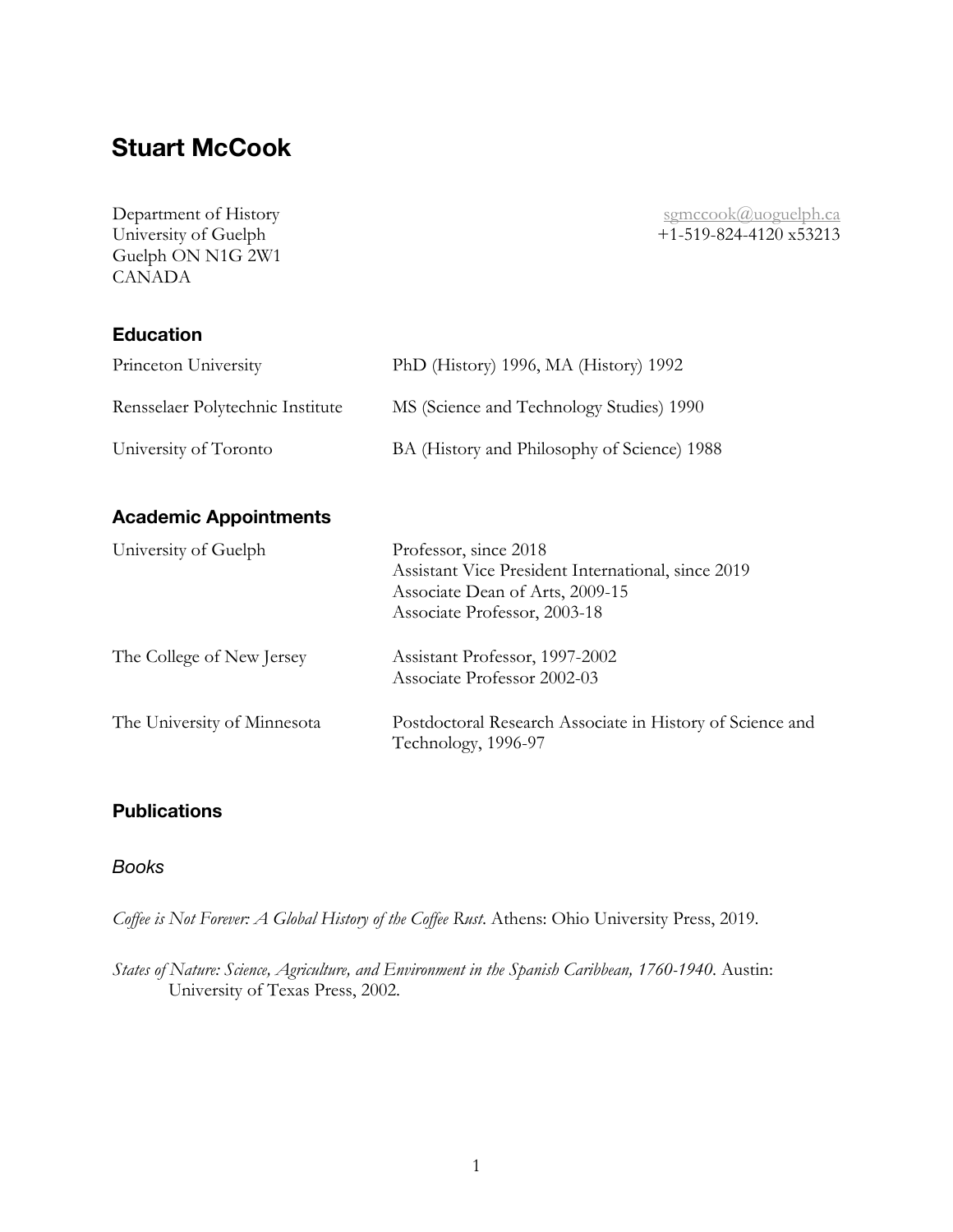#### *Articles and Chapters*

McCook, Stuart. 2019. "Prodigalidad y sostenibilidad: las ciencias ambientales y la búsqueda del desarrollo." In *Un pasado vivo: dos siglos de historia ambiental latinoamericana*, edited by Claudia Leal, John Soluri, and José Augusto Pádua, 246–66. Bogotá: Fondo de Cultura Económica (FCE), Universidad de Los Andes, Facultad de Ciencias Sociales. [Spanish-language translation of McCook 2018, below]

———. 2018. "Prodigality and Sustainability: The Environmental Sciences and the Quest for Development." In *A Living Past: Environmental Histories of Latin America*, edited by Claudia Leal, John Soluri, and José Augusto Pádua, 226–45. New York: Berghahn Books. |

———. 2017. "Environmental History of Coffee in Latin America." *Oxford Research Encyclopedia of Latin American History*, July. doi:10.1093/acrefore/9780199366439.013.440.

———. 2016. "'Squares of Tropic Summer': The Wardian Case, Victorian Horticulture, and the Logistics of Global Plant Transfers, 1770-1910." In *Global Scientific Practice in an Age of Revolutions, 1750-1850*, edited by Patrick Manning and Daniel Rood, 199–215. Pittsburgh, PA: University of Pittsburgh Press.

———. 2014. "Ephemeral Plantations: The Rise and Fall of Liberian Coffee, 1870-1900." In *Comparing Apples, Oranges, and Cotton: Environmental Histories of the Global Plantation*, edited by Frank Uekotter, 85–112. Frankfurt am Main: Campus Verlag.

———. 2013a. "Global Currents in National Histories of Science: The 'Global Turn' and the History of Science in Latin America." *Isis* 104 (4): 773–76. doi:10.1086/674943.

———. 2013b. "Prodigality and Sustainability: The Natural Sciences and the Environment." In *New Environmental Histories of Latin America and the Caribbean*, edited by Claudia Leal, José Augusto Pádua, and John Soluri, 89–94. RCC Perspectives 7. Munich: Rachel Carson Centre. http://www.environmentandsociety.org/perspectives/2013/7/article/prodigality-andsustainability-natural-sciences-and-environment.

———. 2013c. "The Ecology of Taste: Robusta Coffee and the Limits of the Specialty Revolution." In *Coffee: A Comprehensive Guide to the Bean, the Beverage, and the Industry*, edited by Robert W Thurston, Jonathan Morris, and Shawn Steiman, 248–61. Lanham, Md.: Rowman & Littlefield.

———. 2011a. "Managing Monocultures: Coffee, The Coffee Rust, and the Science of Working Landscapes." In *Knowing Global Environments: New Historical Perspectives on the Field Sciences*, edited by Jeremy Vetter, 87–107. New Brunswick N.J.: Rutgers University Press.

———. 2011b. "The Neo-Columbian Exchange: The Second Conquest of the Greater Caribbean, 1720-1930." *Latin American Research Review* 46 (S): 11–31.

———. 2009a. "La roya del café en Costa Rica: epidemias, innovación, y ambiente, 1980-1995." *Revista de Historia [Costa Rica]*, no. 59–60: 99–117.

———. 2009b. "Nature, God, and Nation in Revolutionary Venezuela: The Holy Thursday Earthquake of 1812." In *Aftershocks: Earthquakes and Popular Politics in Latin America*, edited by Jürgen Buchenau and Lyman Johnson, 43–69. Albuquerque: University of New Mexico Press.